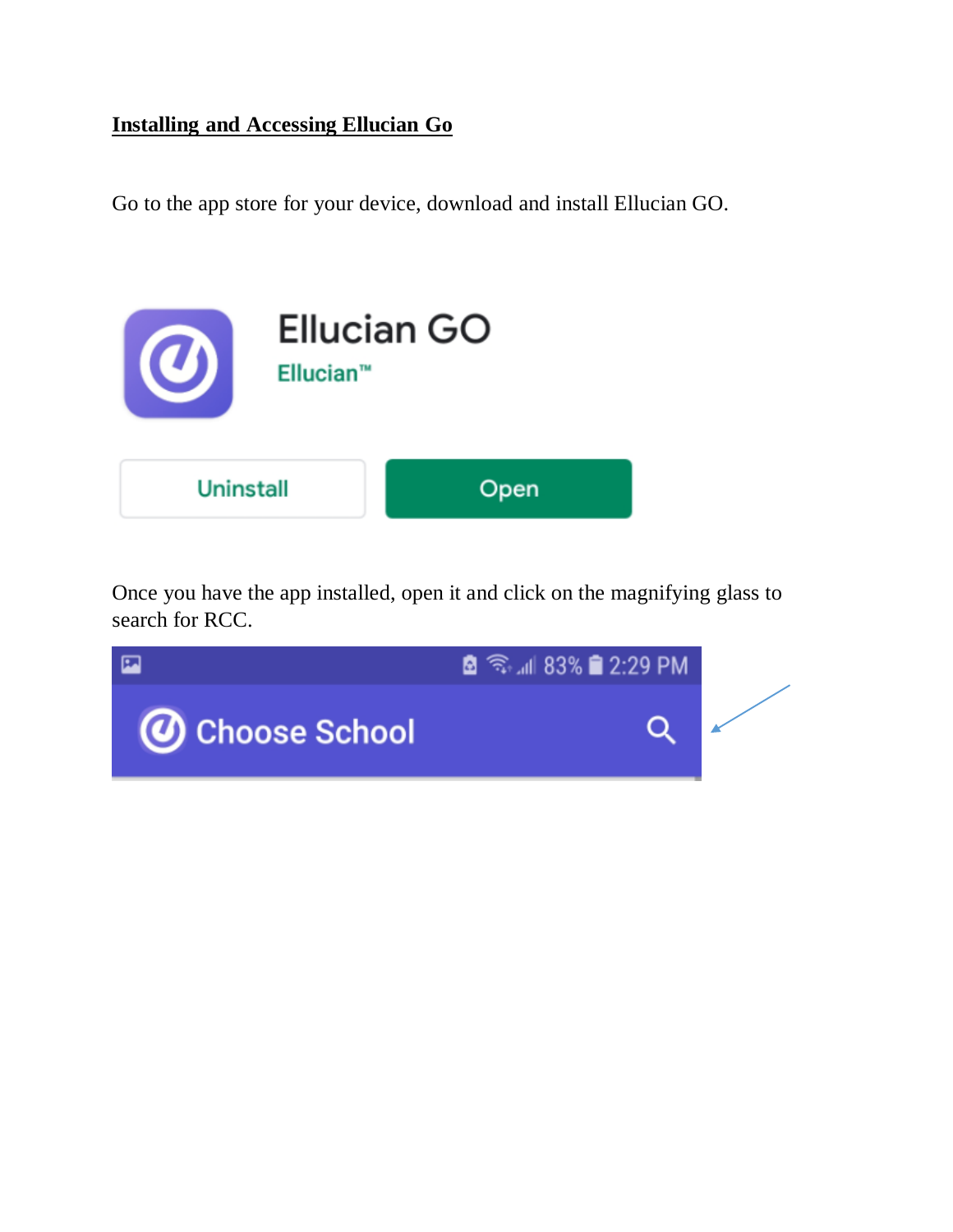Type in RCC then select Rockingham Community College from the list.

| Œ. |                                      | <b>6</b> <del><b>ি.</b> 182%</del> 2:31 PM |  |  |
|----|--------------------------------------|--------------------------------------------|--|--|
|    | <b>rcc</b>                           |                                            |  |  |
|    | CapeFearCC Test                      |                                            |  |  |
|    | <b>Front Range Community College</b> |                                            |  |  |
|    | <b>Randolph Community College</b>    |                                            |  |  |
|    | <b>Richmond Community College</b>    |                                            |  |  |
|    | Rockingham Community College         |                                            |  |  |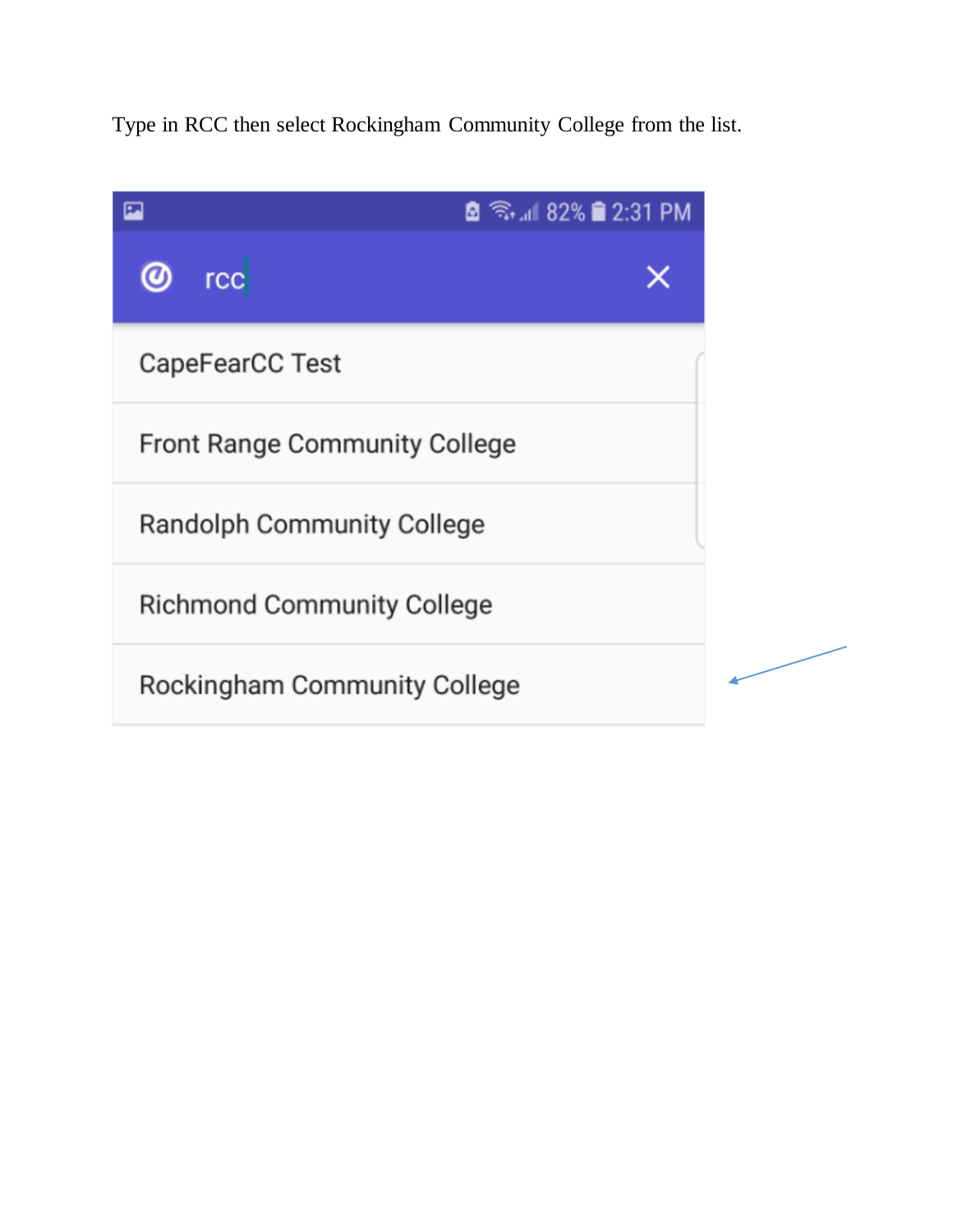This will take you to the home screen for the app. You can access the full menu by touching the hamburger menu (the three lines in a circle) at the top left of the screen, or you can access a few quick links at the bottom.



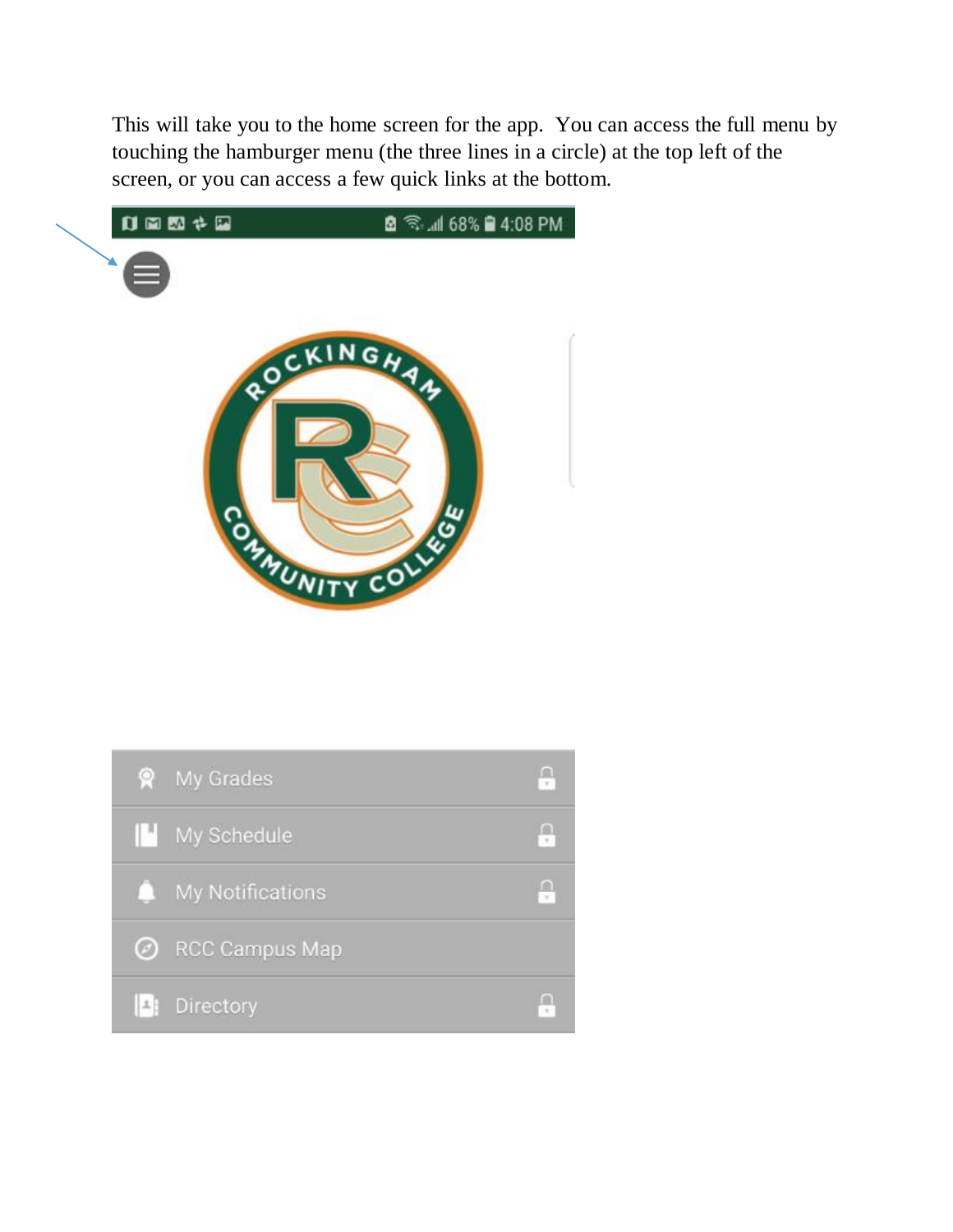Below is a partial list of what you can access from the hamburger menu.

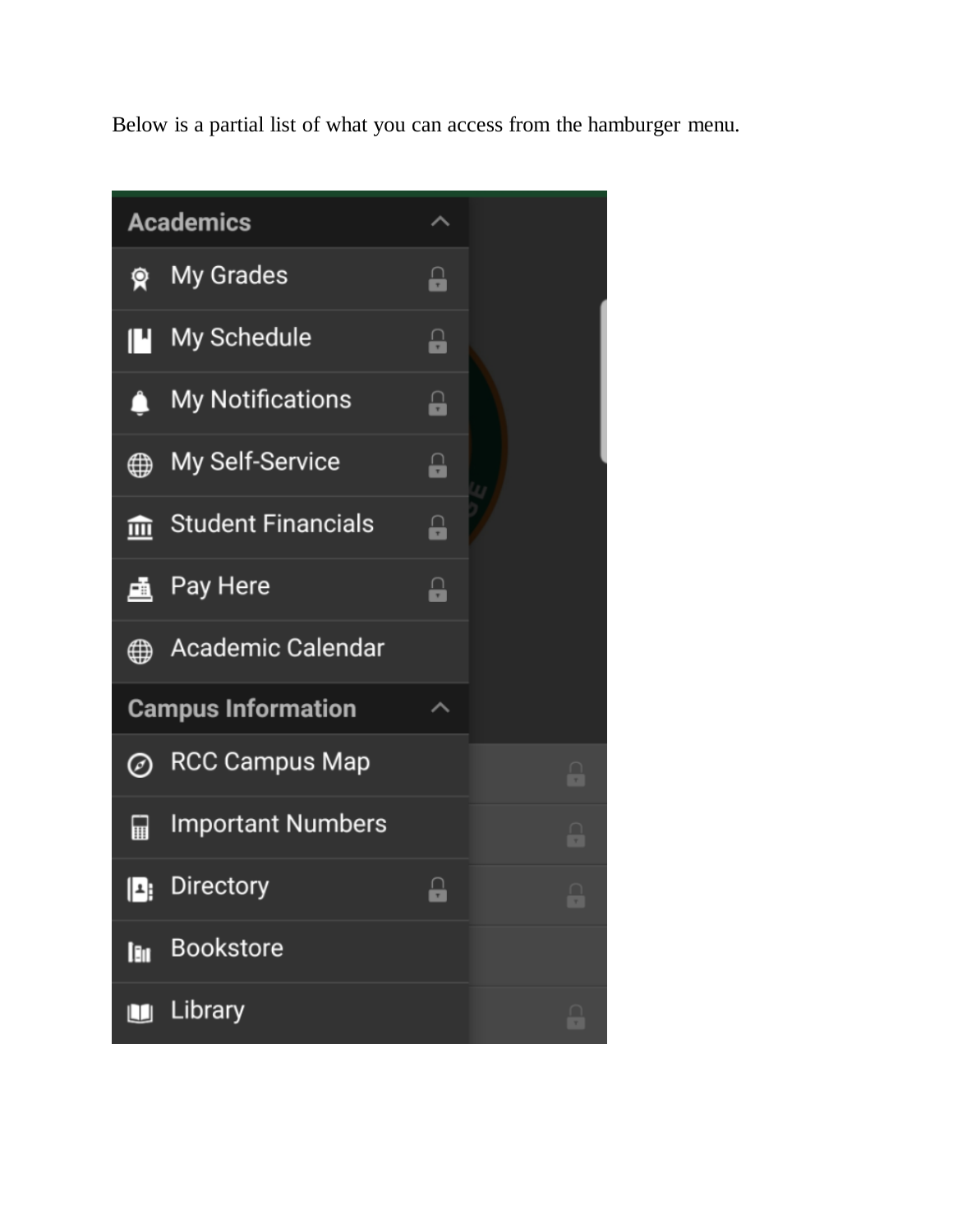Access to links such as My Grades will require you to login. Use the same user ID and password that you use for your college email or Moodle to login.

| <b>SIGN IN</b> |                                 |
|----------------|---------------------------------|
|                | <b>User Name</b>                |
| Password       |                                 |
| m              | Remember me on this<br>computer |
|                | <b>SIGN IN</b>                  |

Reserved.